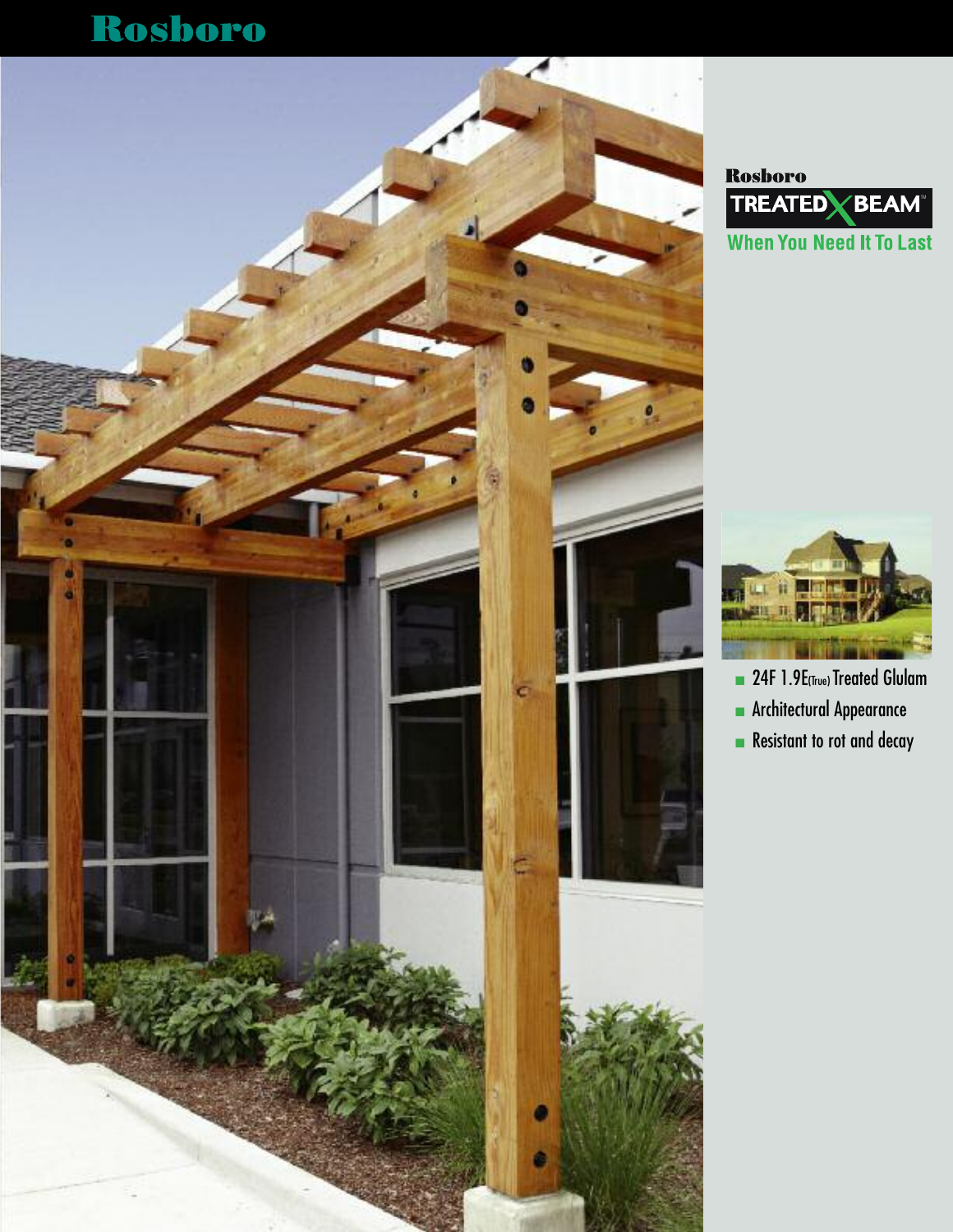

# Rosboro TREATED **Y BEAM**

# **When You Need It To Last**

### Architectural Appearance Treated Glulam Beams

**Finally a treated glulam that doesn't look treated! Rosboro Treated X-Beam™ is finished a full 31/2" or 51/2" wide, in architectural appearance and it is treated with Hi-Clear II – a clear treatment that leaves the beam a light honey color.**

As the leading producer of glulam products in the U.S., Rosboro continues to respond to demand by producing Treated X-Beam. These beams are made from coastal region Douglas fir and then treated to resist rot, decay and insect attack or other conditions that can destroy wood. Installation is easy because the beams are straight and manufactured to match standard framing widths and depths. Backed with a 25-year warranty, Rosboro Treated X-Beam products are an excellent choice for decks, porches and balconies.

## X-Beams Treated with Hi-Clear II

Rosboro Treated X-Beam is pressure treated with Hi-Clear II, a clear industrial wood preservative that provides chemical resistance against insect attack, decay, mold, mildew, bacterial growths and is also effective against the Formosan termite. Hi-Clear II is intended to be used in above ground exterior applications. The treatment is clean, non-swelling and non-leaching and leaves the beam a light honey color. For more information on Hi-Clear II, please visit the Rosboro website at www.rosboro.com.

#### **Beams Are Available in Common Sizes Widths:**  $3^{1}/2"$  and  $5^{1}/2"$

**Depths:** 91/2", 117/8", 14", 16" and 18"

#### Appearance Classification

Rosboro Treated X-Beam is sized to match standard framing widths. The beams are finished to an Architectural Appearance and are sanded three sides prior to treatment. Grade stamps and treating stamps are applied to the top of the beam for easy identification.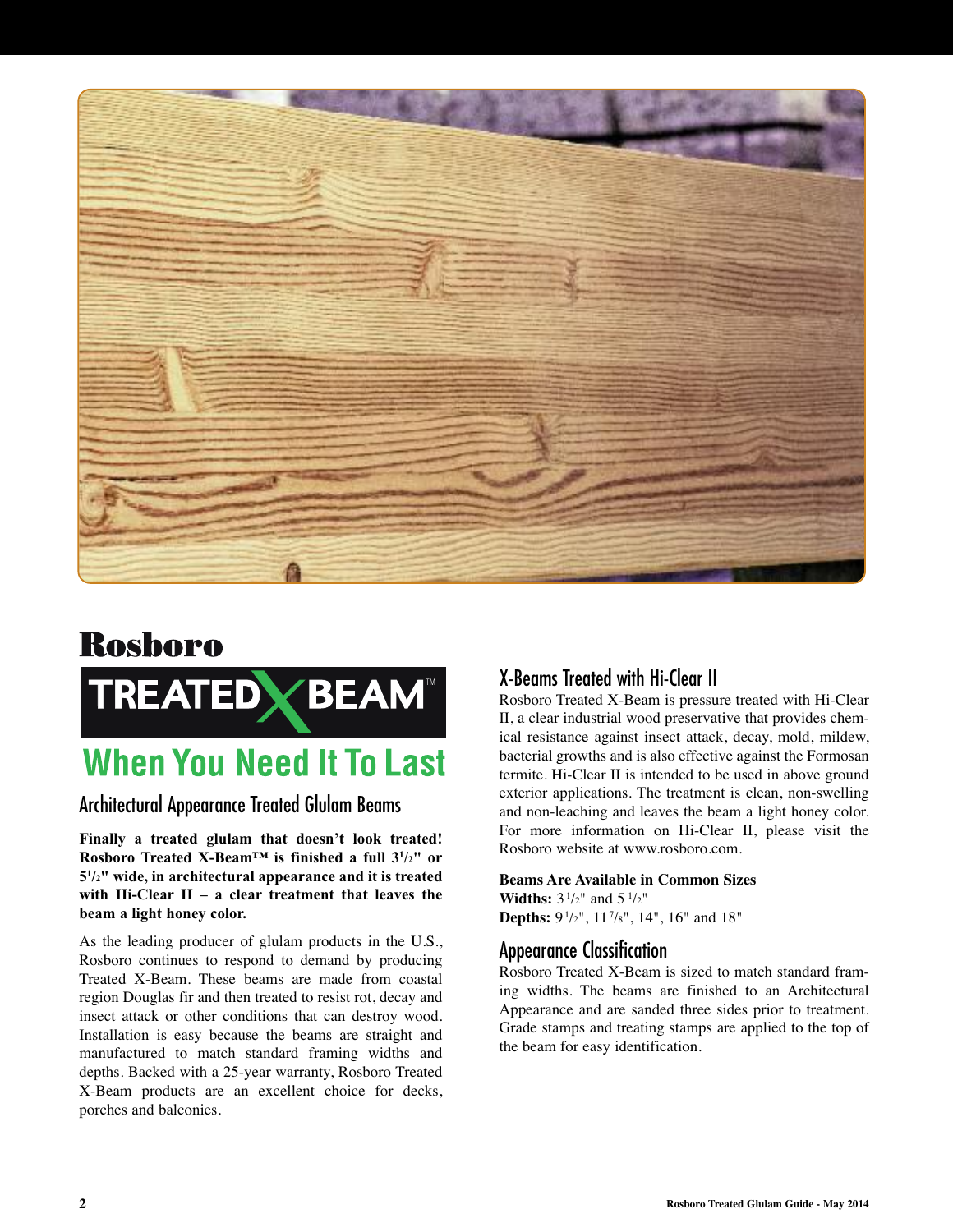## Columns Approved for Ground Contact

Rosboro Treated Columns are pressure treated with a mineral-spirit borne copper naphthenate preservative. The treatment is an ideal fungicide and insecticide for the longterm preservation of glulam columns in both ground contact and above ground uses. The treatment is effective against the dampwood termite, drywood termite and subterranean termites including the Formosan termite. Rosboro recommends that columns be placed on a pier block, but if the column is used in a direct ground contact application, then it should sit in a gravel bed that allows proper drainage. The framing appearance columns are incised and treated with the more aggressive copper naphthenate which is intended for exterior applications. After treatment, the color ranges between chocolate-brown and dark green. Visit Rosboro's website at www.rosboro.com for more information.

#### **Columns Are Available in Common Sizes:**

**Widths:**  $3^{1}/2"$ ,  $5^{1}/2"$  and  $7"$ **Depths:** 31/2", 5 1/2" and 7"

#### Recommended Hardware, Resealing and Finishing

Moisture can accumulate around connections, such as hangers, fasteners, bolts, nails and screws. Rosboro Treated X-Beam provides protection from moisture induced rot and decay at these locations when fabrication is done before treating. Field fabrication, trimming, hole drilling or minor surface damage should be sealed with copper naphthenate, which is available at local home centers. Rosboro has specifically selected treatments that are known to be non-corrosive to metal, however we recommend the use of hangers and fasteners specified for treated wood products such as hot-dip galvanized or stainless steel. Oil-based stains and paints can be applied as a final finish once the treatment has flashed off.

### Understanding Wet-Use vs. Dry-Use

Wet-use and dry-use are terms that are associated with inservice conditions. Usually a glulam member is exposed to water on an intermittent basis only. Any wetting is typically followed by a drying cycle, and the product never reaches a consistent wet-use condition. This situation is classified as dry-use.

The technical measure of wet-use is accepted as consistent moisture content within the beam of 16% or greater. A wetuse condition is rarely reached unless the beam is submerged in water or subjected to an artificially humid moisture condition. For example, using the chart to the right, a beam in an environment having a constant relative humidity of 80% and a temperature above 70° F will not reach a consistent moisture content of 16% or greater. Since a combination of high relative humidity and temperature outside of this range is seldom reached in the U.S., ambient air conditions rarely result in a wet-use classification. If there is any question regarding use condition, a licensed design professional should be consulted to determine if wet-use design adjustments apply.



*To retain an open-air moisture content of at least 16% (wet-use application), a beam must stay in a constant wet environment for a prolonged period (as illustrated above).*

# Easy and Safe to Work With

Treated X-Beam and Columns not only resist rot and decay but, with simple precautions, the products are safe and easy to work with. The treatment used for Rosboro Treated X-Beam is low in toxicity to humans. However, gloves should be worn when handling treated products and dust masks and eye protection should be worn when cutting treated material. Always follow site, handling and disposal instructions provided by Materials Safety Data Sheets (MSDS) available from the Rosboro website (www.rosboro.com).

### Code Recognized

Rosboro glulam is manufactured in accordance with ANSI Standard A190.1, which is a code-recognized national consensus standard for glulam, using wet-use adhesives complying with ASTM Standard D2559. The lay-up combinations EWS 24F-V4 DF/DF and Combination Number 3 are recognized under ICC-ES Report ESR-1940. Rosboro's glulam production is inspected and certified by APA-EWS.

#### Restricted Uses



Although Rosboro Treated X-Beam and Column products are pressure treated, they should not be used in marine applications such as docks and marinas or in conditions where the product is in contact with standing water.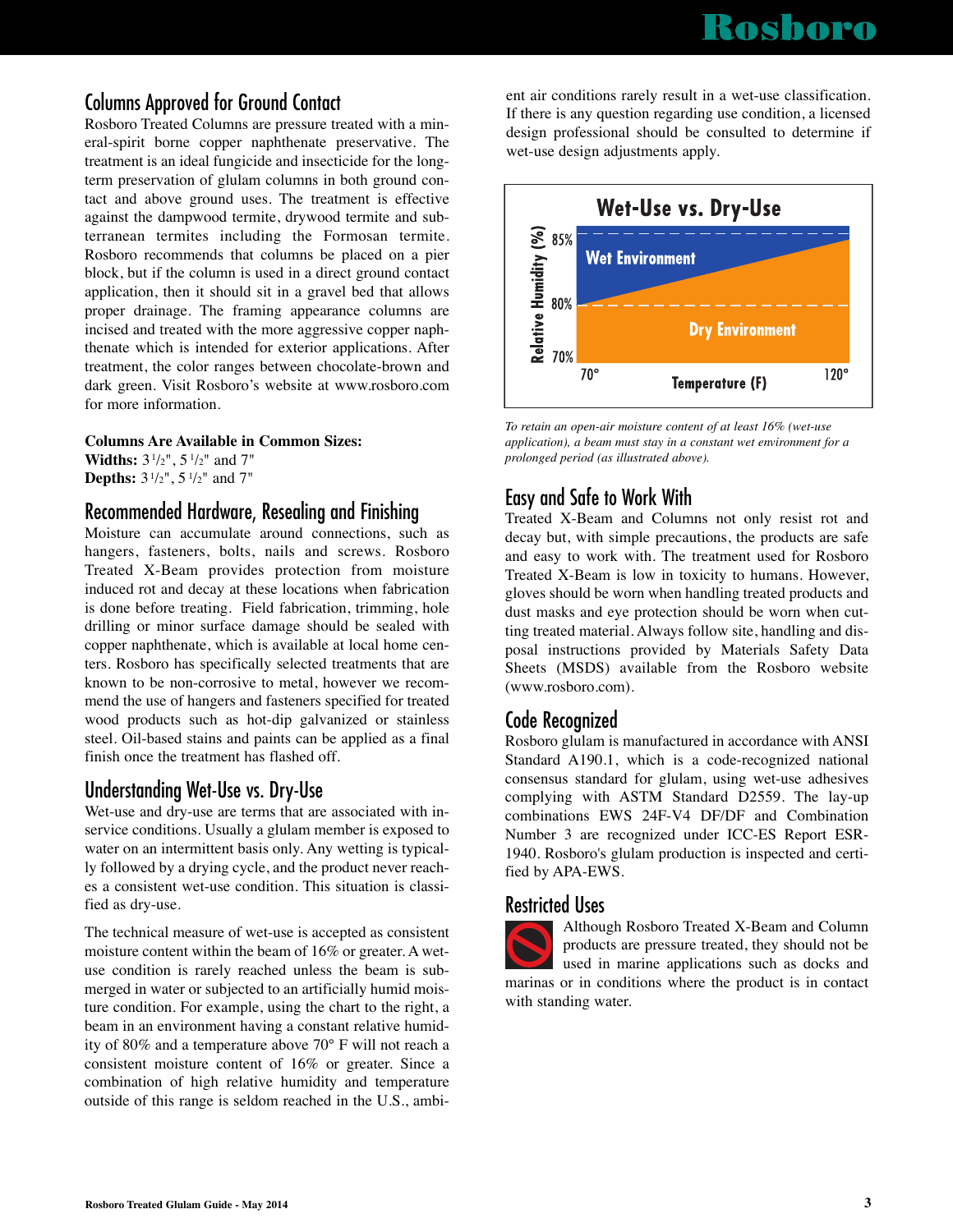# Rosboro

### **Rosboro Treated X-Beam: Design Values1**

|                |                          |                     | Flexural Stress F <sub>b</sub> (psi) <sup>2</sup> | Compression<br><b>Perpendicular to</b> | <b>Shear</b>             | MOE $(106 psi)$ |             |  |
|----------------|--------------------------|---------------------|---------------------------------------------------|----------------------------------------|--------------------------|-----------------|-------------|--|
| <b>Product</b> | <b>Layup Combination</b> | <b>Tension Zone</b> | Compression Zone                                  | Grain (psi) $F_{c}$                    | $F_v$ (psi) <sup>3</sup> | <b>Apparent</b> | <b>True</b> |  |
| Treated X-Beam | 24F-V4                   | 2400                | 1850                                              | 650                                    | 265                      |                 |             |  |
| Wet-Use factor |                          | 0.80                | 0.80                                              | 0.53                                   | 0.875                    | 0.833           |             |  |

(1) The tabulated values are for dry conditions of use (moisture content of less than 16%). For Wet-Use, the design values shall be multiplied by the Wet-Use factor given at the bottom of the table. (2) Fb shall be adjusted by the volume effect factor using the following formula:

 $C_v = (5.125/b)^{1/x}$  x  $(12/d)^{1/x}$  x  $(21/l)^{1/x} \le 1.0$ 

where:  $b =$  beam width (in.),

 $d =$  beam depth  $(in.)$ ,

 $L =$  beam length (ft.)

 $x = 10$ 

(3) For non-prismatic members, notched members, members subject to impact or cyclic loading, or shear design of bending members at connections (NDS-12, 3.4.3.3), the design shear (Fv) shall be multiplied by a factor of 0.72.

#### **Minimum Bearing Length (in.)**

|                                  |             |       | <b>Reaction (lbf)</b> |       |       |       |             |       |                  |      |        |       |                 |       |       |       |       |                                                  |       |
|----------------------------------|-------------|-------|-----------------------|-------|-------|-------|-------------|-------|------------------|------|--------|-------|-----------------|-------|-------|-------|-------|--------------------------------------------------|-------|
| Product                          | Width (in.) | 3,000 | 4,000                 | 5,000 | 6.000 | 7,000 | 8,000       | 9,000 | $10.000$  12.000 |      | 14,000 |       | 16,000   18,000 |       |       |       |       | 20.000  22.000  24.000  26.000   28.000   30.000 |       |
| <b>Treated Glulam - Drv-Use</b>  | $3^{1/2}$   | . 50  | 1.76                  | 2.20  | 2.64  | 3.08  | 352<br>u.ji | 3.96  | 4.40             | 5.27 | 6.15   | 7.03  | 7.91            | d.79  | 9.67  | 10.55 | 1.43  | 12.31                                            | 13.19 |
| $(F_{\alpha} = 650 \text{ psi})$ |             | .50   | .50                   | 1.50  | 1.68  | .96   | 2.24        | 2.52  | 2.80             | 3.36 | 3.92   | 4.48  | 5.03            | 5.59  |       |       | 7.27  | 7.83                                             | 8.39  |
| Treated Glulam - Wet-Use         | $3^{1/2}$   | 2.49  | 3.32                  |       | 4.98  | 5.81  | 6.63        | 7.46  | 8.29             | 9.95 | 11.61  | 13.27 | 493             | 16.59 | 18.25 | 19.90 | 21.56 | 23.22                                            | 24.88 |
| $(F_{c_1} = 392 \text{ psi})$    |             | .58   |                       | 2.64  | 3.17  | 3.69  | 1.22        | 1 7 F | 5.28             | 6.33 | 7.39   | 8.44  | 9.50            | 10.56 | 11.6  | 12.67 | 13.72 | 4.78                                             | 15.83 |

(1) Minimum bearing length is  $1\frac{1}{2}$ .

(2) Bearing across full width of the beam is required.

(3) Bearing length shall be adjusted when the allowable bearing stress of the supporting member is less than the tabulated  $F_{\alpha}$  values of the glulam beam.

| <b>Treated</b>            |                |                 | Weight    |        | <b>Maximum Resistive Shear (lbf)</b> |        | <b>Maximum Resistive Moment (ft.-lbf)</b> | EI     |        |                   |
|---------------------------|----------------|-----------------|-----------|--------|--------------------------------------|--------|-------------------------------------------|--------|--------|-------------------|
| X-Beam                    | Width (in.)    | Depth (in.)     | (lbf/ft.) | 100%   | 115%                                 | 125%   | 100%                                      | 115%   | 125%   | $(106 in.2 - lb)$ |
|                           |                | $9^{1}/2$       | 8.4       | 5,874  | 6,755                                | 7,343  | 10,529                                    | 12,109 | 13,161 | 450               |
| <b>Design</b>             |                | $11\frac{7}{8}$ | 10.5      | 7,343  | 8,444                                | 9,178  | 16,452                                    | 18,920 | 20,565 | 879               |
| <b>Properties</b>         | $3\frac{1}{2}$ | 14              | 12.4      | 8,657  | 9,955                                | 10,821 | 22,867                                    | 26,297 | 28,583 | 1,441             |
| <b>EWS 24F-V4</b>         |                | 16              | 14.2      | 9,893  | 11,377                               | 12,367 | 29,867                                    | 34,347 | 37,333 | 2,150             |
|                           |                | 18              | 16.0      | 11,130 | 12,800                               | 13,913 | 37,800                                    | 43,470 | 47,250 | 3,062             |
| Dry-Use                   |                | $9^{1}/2$       | 13.2      | 9,231  | 10,615                               | 11,539 | 16,546                                    | 19,028 | 20,682 | 707               |
| $F_b = 2,400$ psi         |                | $11^{7}/8$      | 16.6      | 11,539 | 13,269                               | 14,423 | 25,853                                    | 29,731 | 32,316 | 1,382             |
| $F_v = 265$ psi           | $5\frac{1}{2}$ | 14              | 19.5      | 13,603 | 15,644                               | 17,004 | 35,933                                    | 41,323 | 44,917 | 2,264             |
|                           |                | 16              | 22.3      | 15,547 | 17,879                               | 19,433 | 46,933                                    | 53,973 | 58,667 | 3,379             |
| $E = 1.8 \times 10^6$ psi |                | 18              | 25.0      | 17,490 | 20,114                               | 21,863 | 59,400                                    | 68,310 | 74,250 | 4,811             |
| $F_{\alpha} = 650$ psi    | .<br>$\sim$    | $\blacksquare$  |           |        |                                      |        |                                           |        |        |                   |

(1) Beam weight is assumed to be 36.5 pcf.

(2) Maximum resistive moment shall be adjusted by the volume factor based on NDS-12.

Rosboro's Treated X-Beam is a 24F-V4 glulam that is manufactured with an unbalanced lay-up. In unbalanced beams, the strength of the lumber used on the beams tension side is greater than the lumber used on the corresponding compression side (top). As a result, unbalanced beams may not carry as much load in a multi-span or cantilever application. The load carrying capacity is reduced as the span length or cantilever length is increased. **It is a common misconception that unbalanced beams cannot be used in multi-span or cantilever applications.** The table on page 5 lists the loads that can be carried by an unbalanced Treated X-beam in both simple-span and multi-span applications. The top or compression face is clearly marked with a "TOP" and treatment stamp.

#### Unbalanced Glulam Layup

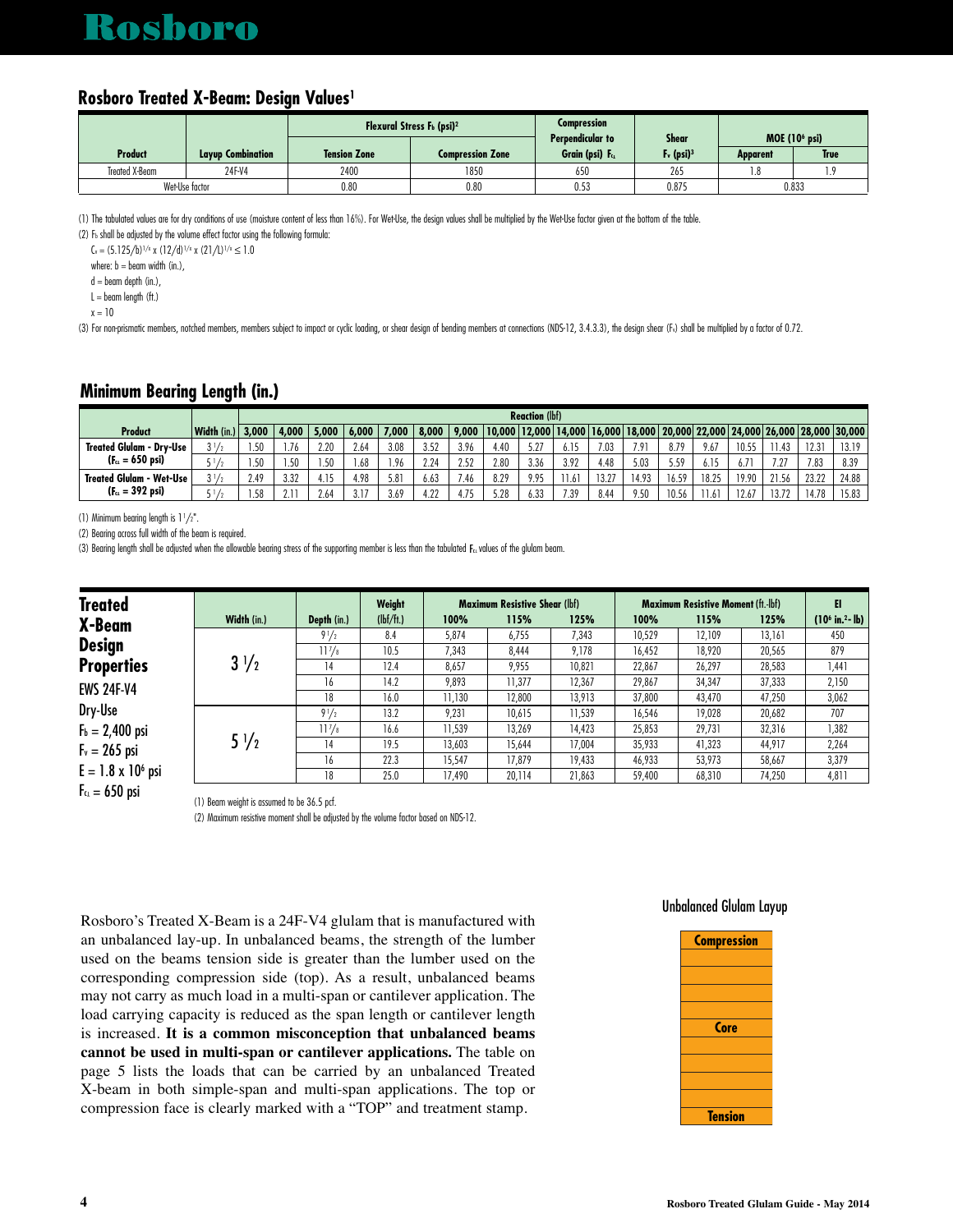| <b>Treated X-Beam</b>     |                |             |                                                                                                                 | Span (feet)                                                   |                   |                                         |                                                               |                       |                   |                       |                                                 |                  |                                |
|---------------------------|----------------|-------------|-----------------------------------------------------------------------------------------------------------------|---------------------------------------------------------------|-------------------|-----------------------------------------|---------------------------------------------------------------|-----------------------|-------------------|-----------------------|-------------------------------------------------|------------------|--------------------------------|
| Roof                      | Width (in.)    | Depth (in.) | <b>Load Condition</b>                                                                                           | 8'                                                            | 10'               | 12"                                     | 14'                                                           | 16'                   | 18'               | 20'                   | 24'                                             | 28'              | 32"                            |
|                           |                |             | Simple                                                                                                          | 1637                                                          | 1045              | 723                                     | 478                                                           | 318                   | 221               | 159                   | 88                                              | 53               | $\overline{\phantom{a}}$       |
| Non-Snow (plf)            |                | $9^{1}/2$   | Multiple                                                                                                        | 1260                                                          | 804               | 556                                     | 406                                                           | 309                   | 242               | 195                   | 119                                             | 72               | $\overline{\phantom{a}}$       |
| $(LDF = 1.25)$            |                |             | Min. Bearing (Mult. / Simple)                                                                                   | 2.9/5.5                                                       | 2.3 / 4.4         | 1.9 / 3.7                               | 1.5 / 3.1                                                     | 1.5 / 3.0             | 1.5 / 3.0         | 1.5 / 3.0             | 1.5 / 3.0                                       | 1.5 / 3.0        | $\overline{\phantom{a}}$       |
| Dry-Use                   |                |             | Simple                                                                                                          | 2560                                                          | 1635              | 1132                                    | 829                                                           | 626                   | 437               | 316                   | 178                                             | 109              | 69                             |
|                           |                | $11^{7}/8$  | Multiple                                                                                                        | 1971                                                          | 1258              | 871                                     | 637                                                           | 485                   | 381               | 307                   | 210                                             | 146              | 94                             |
| $F_b = 2,400$ psi         |                |             | Min. Bearing (Mult. / Simple)                                                                                   | 4.5 / 8.7                                                     | 3.6 / 6.9         | 3.0 / 5.7                               | 2.6 / 4.9                                                     | 2.2 / 4.3             | 1.7 / 3.8         | 1.5 / 3.4             | 1.5 / 3.0                                       | 1.5 / 3.0        | 1.5 / 3.0                      |
|                           | $3\frac{1}{2}$ | 14          | Simple<br>Multiple                                                                                              | 3561<br>2742                                                  | 2275<br>1751      | 1576<br>1212                            | 1155<br>887                                                   | 881<br>677            | 694<br>532        | 522<br>429            | 297<br>294                                      | 183<br>213       | 118<br>159                     |
| $F_v = 265$ psi           |                |             | Min. Bearing (Mult. / Simple)                                                                                   | 6.3 / 12.1                                                    | 5.0 / 9.6         | 4.2 / 8.0                               | 3.6 / 6.8                                                     | 3.1 / 5.9             | 2.7 / 5.3         | 2.3 / 4.7             | 1.6 / 3.9                                       | 1.5 / 3.3        | 1.5 / 3.0                      |
| $E = 1.8 \times 10^6$ psi |                |             | Simple                                                                                                          | 4624                                                          | 2973              | 2060                                    | 1510                                                          | 1153                  | 908               | 733                   | 447                                             | 277              | 181                            |
| $F_{\alpha} = 650$ psi    |                | 16          | Multiple                                                                                                        | 3359                                                          | 2289              | 1585                                    | 1161                                                          | 886                   | 697               | 562                   | 386                                             | 280              | 211                            |
| <b>EWS 24F-V4</b>         |                |             | Min. Bearing (Mult. / Simple)                                                                                   | 8.1 / 14.8 6.5 / 12.6 5.4 / 10.5                              |                   |                                         | 4.6 / 8.9                                                     | 4.1 / 7.8             | 3.6 / 6.9         | 3.2 / 6.2             | 2.4 / 5.1                                       | 1.7 / 4.3        | 1.5 / 3.7                      |
|                           |                |             | Simple                                                                                                          | 5550                                                          | 3765              | 2610                                    | 1913                                                          | 1461                  | 1151              | 930                   | 631                                             | 398              | 262                            |
|                           |                | 18          | Multiple                                                                                                        | 3960                                                          | 2898              | 2008                                    | 1471                                                          | 1123                  | 884               | 713                   | 491                                             | 356              | 269                            |
|                           |                |             | Min. Bearing (Mult. / Simple)                                                                                   | $\frac{9.8}{17.4}$ 8.3 / 15.9 6.9 / 13.2 5.9 / 11.3 5.1 / 9.9 |                   |                                         |                                                               |                       | 4.6 / 8.7         | 4.1 / 7.8             | 3.3 / 6.5                                       | 2.4 / 5.5        | 1.8 / 4.7                      |
|                           |                |             | Simple                                                                                                          | 2573                                                          | 1642              | 1136                                    | 751                                                           | 499                   | 347               | 249                   | 139                                             | 83               | 51                             |
|                           |                | $9^{1}/2$   | Multiple                                                                                                        | 1980                                                          | 1263              | 873                                     | 638                                                           | 486                   | 381               | 306                   | 187                                             | 113              | 71                             |
|                           |                |             | Min. Bearing (Mult. / Simple)                                                                                   | 2.9/5.5                                                       | 2.3 / 4.4         | 1.9 / 3.7                               | 1.5 / 3.1                                                     | 1.5 / 3.0             | 1.5 / 3.0         | 1.5 / 3.0             | 1.5 / 3.0                                       | 1.5 / 3.0        | 1.5 / 3.0                      |
|                           |                |             | Simple                                                                                                          | 4024                                                          | 2569              | 1779                                    | 1303                                                          | 983                   | 686               | 496                   | 280                                             | 171              | 109                            |
|                           |                | $11^{7}/8$  | Multiple<br>Min. Bearing (Mult. / Simple)                                                                       | 3098<br>4.5 / 8.7                                             | 1977<br>3.6 / 6.9 | 1368<br>3.0 / 5.7                       | 1001<br>2.6 / 4.9                                             | 763<br>2.2 / 4.3      | 599<br>1.7 / 3.8  | 482<br>1.5 / 3.4      | 330<br>1.5 / 3.0                                | 229<br>1.5 / 3.0 | 148<br>1.5 / 3.0               |
|                           |                |             | Simple                                                                                                          | 5596                                                          | 3575              | 2477                                    | 1815                                                          | 1385                  | 1083              | 820                   | 466                                             | 287              | 186                            |
|                           | $5\frac{1}{2}$ | 14          | Multiple                                                                                                        | 4309                                                          | 2751              | 1905                                    | 1394                                                          | 1063                  | 836               | 674                   | 462                                             | 335              | 251                            |
|                           |                |             | Min. Bearing (Mult. / Simple)                                                                                   | 6.3 / 12.1                                                    | 5.0 / 9.6         | 4.2 / 8.0                               | 3.6 / 6.8                                                     | 3.1 / 5.9             | 2.7 / 5.3         | 2.3 / 4.7             | 1.6 / 3.9                                       | 1.5 / 3.3        | 1.5 / 3.0                      |
|                           |                |             | Simple                                                                                                          | 7266                                                          | 4672              | 3238                                    | 2373                                                          | 1796                  | 1398              | 1116                  | 703                                             | 435              | 284                            |
|                           |                | 16          | Multiple                                                                                                        | 5279                                                          | 3596              | 2491                                    | 1824                                                          | 1392                  | 1095              | 883                   | 607                                             | 440              | 329                            |
|                           |                |             | Min. Bearing (Mult. / Simple)                                                                                   | $\frac{1}{18.1}$ / 14.8 6.5 / 12.6 5.4 / 10.5 4.6 / 8.9       |                   |                                         |                                                               | 4.0 / 7.8             | 3.5 / 6.9         | 3.1 / 6.2             | 2.4 / 5.1                                       | 1.7 / 4.3        | 1.5 / 3.7                      |
|                           |                |             | Simple                                                                                                          | 8721                                                          | 5916              | 4101                                    | 2985                                                          | 2249                  | 1751              | 1399                  | 946                                             | 625              | 411                            |
|                           |                | 18          | Multiple                                                                                                        | 6222                                                          | 4555              | 3156                                    | 2312                                                          | 1765                  | 1389              | 1121                  | 771                                             | 556              | 414                            |
|                           |                |             | Min. Bearing (Mult. / Simple)   9.8 / 17.4 8.3 / 15.9 6.9 / 13.2 5.8 / 11.3 5.0 / 9.9                           |                                                               |                   |                                         |                                                               |                       | 4.4 / 8.7         | 3.9 / 7.8             | 3.2 / 6.5                                       | 2.4 / 5.4        | 1.8 / 4.6                      |
| <b>Treated X-Beam</b>     |                |             | Simple                                                                                                          | 1505                                                          | 961               | 665                                     | 478                                                           | 318                   | 221               | 159                   | 88                                              | 53               | $\overline{\phantom{a}}$       |
| Roof                      |                | $9^{1}/2$   | Multiple                                                                                                        | 1159                                                          | 739               | 510                                     | 373                                                           | 284                   | 222               | 179                   | 119                                             | 72               | $\overline{\phantom{a}}$       |
|                           |                |             | Min. Bearing (Mult. / Simple)<br>Simple                                                                         | 2.6 / 5.1<br>2355                                             | 2.1 / 4.1<br>1503 | 1.8 / 3.4<br>1041                       | 1.5 / 3.0<br>762                                              | 1.5 / 3.0<br>581      | 1.5 / 3.0<br>437  | 1.5 / 3.0<br>316      | 1.5 / 3.0<br>178                                | 1.5 / 3.0<br>109 | $\overline{\phantom{a}}$<br>69 |
| <b>Snow Loads (plf)</b>   |                | $11^{7}/8$  | Multiple                                                                                                        | 1813                                                          | 1157              | 800                                     | 585                                                           | 446                   | 350               | 282                   | 192                                             | 139              | 94                             |
| $(LDF = 1.15)$            |                |             | Min. Bearing (Mult. / Simple)                                                                                   | 4.1 / 8.0                                                     | 3.3 / 6.4         | 2.7 / 5.3                               | 2.3 / 4.5                                                     | 2.0 / 3.9             | 1.7 / 3.5         | 1.5 / 3.1             | 1.5 / 3.0                                       | 1.5 / 3.0        | 1.5 / 3.0                      |
| Dry-Use                   |                |             | Simple                                                                                                          | 3275                                                          | 2092              | 1449                                    | 1061                                                          | 810                   | 637               | 514                   | 297                                             | 183              | 118                            |
|                           | $3\frac{1}{2}$ | 14          | Multiple                                                                                                        | 2522                                                          | 1610              | 1114                                    | 815                                                           | 622                   | 489               | 393                   | 270                                             | 195              | 146                            |
| $F_b = 2,400$ psi         |                |             | Min. Bearing (Mult. / Simple) 5.8 / 11.1                                                                        |                                                               |                   | $4.6 / 8.8$ 3.8 / 7.3                   |                                                               | $3.3 / 6.3$ 2.8 / 5.5 |                   | $2.5 / 4.8$ 2.3 / 4.3 | 1.6 / 3.6                                       | 1.5 / 3.0        | 1.5 / 3.0                      |
|                           |                |             | Simple                                                                                                          | 4253                                                          | 2734              | 1895                                    | 1388                                                          | 1060                  | 834               | 673                   | 447                                             | 277              | 181                            |
| $F_v = 265$ psi           |                | 16          | Multiple                                                                                                        | 3089                                                          | 2104              | 1457                                    | 1067                                                          | 814                   | 640               | 516                   | 354                                             | 257              | 193                            |
| $E = 1.8 \times 10^6$ psi |                |             | Min. Bearing (Mult. / Simple) 7.5 / 13.6 6.0 / 11.6 5.0 / 9.6 4.3 / 8.2 3.7 / 7.2 3.3 / 6.3 3.0 / 5.7 2.4 / 4.7 |                                                               |                   |                                         |                                                               |                       |                   |                       |                                                 | 1.7 / 3.9        | 1.5 / 3.4                      |
| $F_{\alpha} = 650$ psi    |                |             | Simple                                                                                                          | 5104                                                          | 3462              | 2400                                    | 1759                                                          | 1343                  | 1058              | 854                   | 579                                             | 398              | 262                            |
| <b>EWS 24F-V4</b>         |                | 18          | Multiple<br>Min. Bearing (Mult. / Simple)                                                                       | 3642                                                          | 2665              | 1846                                    | 1352<br>9.0 / 16.0 7.6 / 14.6 6.3 / 12.2 5.4 / 10.4 4.7 / 9.1 | 1032                  | 812<br>4.2 / 8.0  | 655<br>3.8 / 7.2      | 450<br>3.1 / 5.9                                | 327<br>2.4 / 5.0 | 246<br>1.8 / 4.3               |
|                           |                |             | Simple                                                                                                          | 2366                                                          | 1510              | 1044                                    | 751                                                           | 499                   | 347               | 249                   | 139                                             | 83               | 51                             |
|                           |                | $9^{1}/2$   | Multiple                                                                                                        | 1821                                                          | 1161              | 802                                     | 586                                                           | 446                   | 349               | 281                   | 187                                             | 113              | 71                             |
|                           |                |             | Min. Bearing (Mult. / Simple)                                                                                   | 2.6 / 5.1                                                     | 2.1 / 4.1         | 1.8 / 3.4                               | 1.5 / 3.0                                                     | 1.5 / 3.0             | 1.5 / 3.0         | 1.5 / 3.0             | 1.5 / 3.0                                       | 1.5 / 3.0        | 1.5 / 3.0                      |
|                           |                |             | Simple                                                                                                          | 3700                                                          | 2363              | 1636                                    | 1198                                                          | 913                   | 686               | 496                   | 280                                             | 171              | 109                            |
|                           |                | $11^{7}/8$  | Multiple                                                                                                        | 2849                                                          | 1818              | 1257                                    | 920                                                           | 700                   | 550               | 442                   | 302                                             | 218              | 148                            |
|                           |                |             | Min. Bearing (Mult. / Simple)                                                                                   | 4.1 / 8.0                                                     | 3.3 / 6.4         |                                         | $2.7 / 5.3$ $2.3 / 4.5$                                       | 2.0 / 3.9             | 1.7 / 3.5         | 1.5 / 3.1             | 1.5 / 3.0                                       | 1.5 / 3.0        | 1.5 / 3.0                      |
|                           |                |             | Simple                                                                                                          | 5147                                                          | 3287              | 2277                                    | 1668                                                          | 1273                  | 994               | 793                   | 466                                             | 287              | 186                            |
|                           | $5\frac{1}{2}$ | 14          | Multiple                                                                                                        | 3963                                                          | 2530              | 1751                                    | 1281                                                          | 977                   | 768               | 618                   | 424                                             | 306              | 230                            |
|                           |                |             | Min. Bearing (Mult. / Simple)   5.8 / 11.1                                                                      |                                                               |                   | $4.6 / 8.8$ 3.8 / 7.3                   |                                                               | $3.3 / 6.3$ 2.8 / 5.5 | 2.5 / 4.8         | 2.2 / 4.3             | 1.6 / 3.6                                       | 1.5 / 3.0        | 1.5 / 3.0                      |
|                           |                |             | Simple                                                                                                          | 6683                                                          | 4296              | 2977                                    | 2182                                                          | 1651                  | 1284              | 1025                  | 692                                             | 435              | 284                            |
|                           |                | 16          | Multiple                                                                                                        | 4855                                                          | 3307              | 2290                                    | 1677                                                          | 1279                  | 1006              | 811                   | 556                                             | 403              | 301                            |
|                           |                |             | Min. Bearing (Mult. / Simple)<br>Simple                                                                         | 8021                                                          | 5441              | 7.5 / 13.6 6.0 / 11.6 5.0 / 9.6<br>3771 | 4.3 / 8.2<br>2744                                             | 3.7 / 7.2<br>2067     | 3.2 / 6.3<br>1609 | 2.9/5.7<br>1285       | 2.3 / 4.7<br>869                                | 1.7 / 3.9<br>622 | 1.5 / 3.4<br>411               |
|                           |                | 18          | Multiple                                                                                                        | 5723                                                          | 4188              | 2901                                    | 2125                                                          | 1621                  | 1276              | 1029                  | 707                                             | 509              | 379                            |
|                           |                |             | Min. Bearing (Mult. / Simple)   9.0 / 16.0 7.6 / 14.6 6.3 / 12.2 5.4 / 10.4 4.6 / 9.1                           |                                                               |                   |                                         |                                                               |                       |                   |                       | $4.1 / 8.0$ $3.6 / 7.2$ $2.9 / 5.9$ $2.4 / 5.0$ |                  | 1.8 / 4.2                      |
|                           |                |             |                                                                                                                 |                                                               |                   |                                         |                                                               |                       |                   |                       |                                                 |                  |                                |

(1) SPAN is the on-center distance between supports and is valid for simple- or multiple-span applications as noted in the table.

(2) Dry-use conditions.

 $(3)$  Total load deflection limit = Span/180.

(4) Live load  $\leq$  0.75 x Total load

(5) Full lateral support on the compression side.

(6) The values are based on the X-Beam design properties listed in in the table adn include the beam weight (assumed to be 36.5 pdf).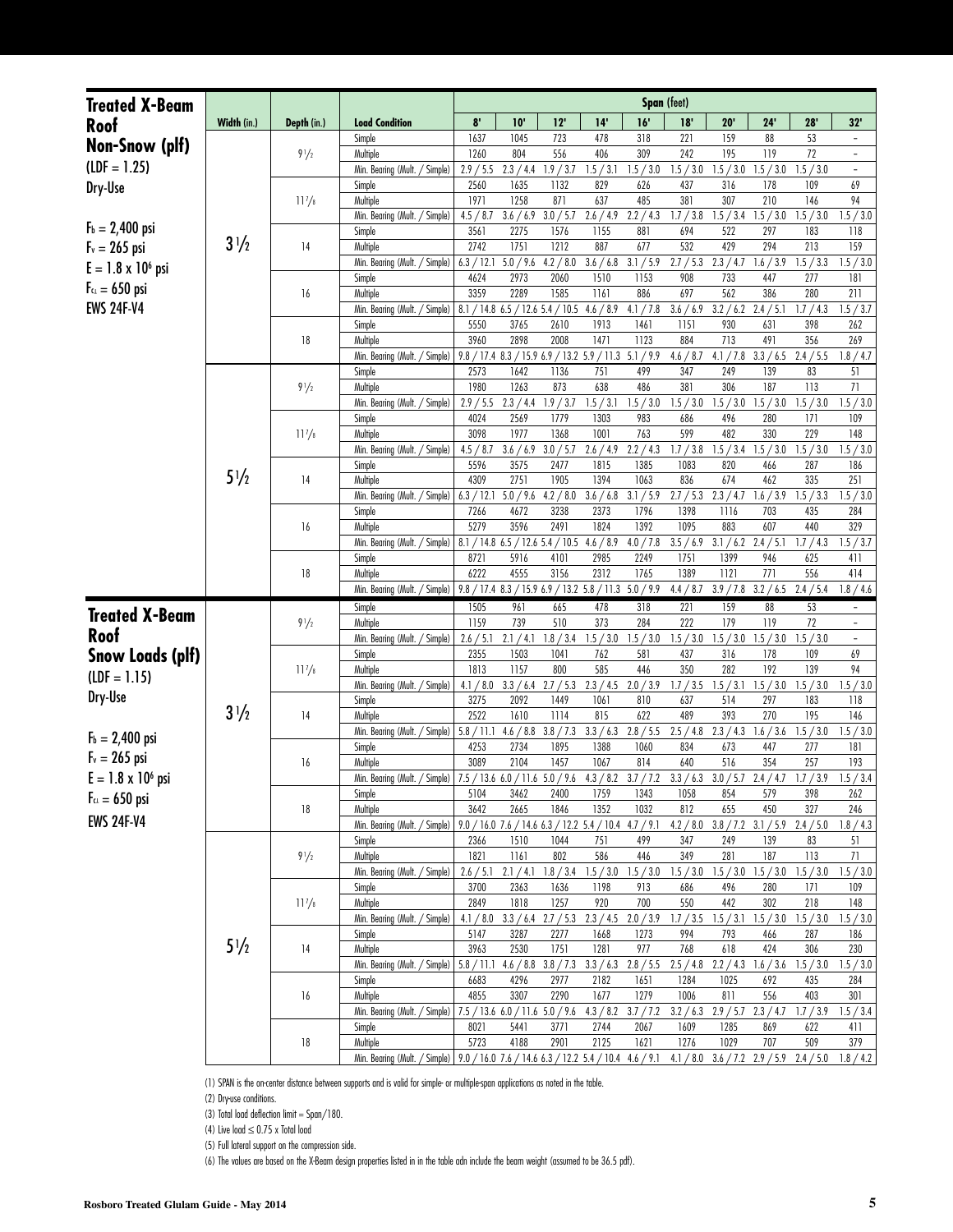| <b>Treated X-Beam</b>     |                |             |                                                                                                                                        |           |           |                                                      |           |           | Span (feet) |                         |           |                          |                          |
|---------------------------|----------------|-------------|----------------------------------------------------------------------------------------------------------------------------------------|-----------|-----------|------------------------------------------------------|-----------|-----------|-------------|-------------------------|-----------|--------------------------|--------------------------|
| <b>Floor Loads</b>        | Width (in.)    | Depth (in.) | <b>Load Condition</b>                                                                                                                  | 8'        | 10'       | 12"                                                  | 14'       | 16'       | 18'         | 20'                     | 24'       | 28'                      | 32'                      |
|                           |                |             | Simple                                                                                                                                 | 1308      | 834       | 571                                                  | 356       | 236       | 163         | 117                     | 64        |                          |                          |
| $(\text{pIf})$            |                | 91/2        | Multiple                                                                                                                               | 1006      | 641       | 443                                                  | 323       | 246       | 192         | 154                     | 87        |                          |                          |
| $(LDF = 1.0)$             |                |             | Min. Bearing (Mult. / Simple)                                                                                                          | 2.3 / 4.4 | 1.8 / 3.5 | 1.5 / 3.0                                            | 1.5 / 3.0 | 1.5 / 3.0 | 1.5 / 3.0   | 1.5 / 3.0               | 1.5 / 3.0 | $\overline{\phantom{a}}$ | $\overline{\phantom{a}}$ |
| Dry-Use                   |                |             | Simple                                                                                                                                 | 2046      | 1306      | 904                                                  | 661       | 467       | 325         | 234                     | 131       | 79                       | 50                       |
|                           |                | $11^{7}/8$  | Multiple                                                                                                                               | 1575      | 1004      | 694                                                  | 508       | 386       | 303         | 244                     | 166       | 107                      | 68                       |
|                           |                |             | Min. Bearing (Mult. / Simple)                                                                                                          | 3.6 / 6.9 |           | $2.9 / 5.5$ 2.4 / 4.6 2.0 / 3.9                      |           | 1.6 / 3.4 | 1.5 / 3.0   | 1.5 / 3.0               | 1.5 / 3.0 | 1.5 / 3.0                | 1.5 / 3.0                |
| $F_b = 2,400 \text{ psi}$ |                |             | Simple                                                                                                                                 | 2846      | 1817      | 1258                                                 | 921       | 703       | 537         | 388                     | 220       | 134                      | 86                       |
| $F_v = 265$ psi           | $3\frac{1}{2}$ | 14          | Multiple                                                                                                                               | 2191      | 1398      | 967                                                  | 708       | 539       | 423         | 341                     | 233       | 168                      | 117                      |
| $E = 1.8 \times 10^6$ psi |                |             | Min. Bearing (Mult. / Simple)                                                                                                          | 5.0 / 9.6 | 4.0 / 7.7 | $3.3 / 6.4$ 2.8 / 5.4                                |           | 2.5 / 4.7 | 2.1 / 4.2   | 1.7 / 3.7               | 1.5 / 3.1 | 1.5 / 3.0                | 1.5 / 3.0                |
|                           |                |             | Simple                                                                                                                                 | 3696      | 2376      | 1646                                                 | 1205      | 920       | 724         | 584                     | 332       | 204                      | 132                      |
| $F_{c_1} = 650$ psi       |                | 16          | Multiple                                                                                                                               | 2685      | 1828      | 1265                                                 | 926       | 706       | 555         | 447                     | 306       | 221                      | 166                      |
| <b>EWS 24F-V4</b>         |                |             | Min. Bearing (Mult. / Simple)                                                                                                          |           |           | $6.5 / 11.85.2 / 10.04.3 / 8.33.7 / 7.1$             |           | 3.2 / 6.2 |             | $2.9 / 5.5$ $2.6 / 4.9$ | 1.8 / 4.0 | 1.5 / 3.4                | 1.5 / 3.0                |
|                           |                | 18          | Simple                                                                                                                                 | 4437      | 3009      | 2085                                                 | 1528      | 1166      | 918         | 741                     | 477       | 295                      | 192                      |
|                           |                |             | Multiple                                                                                                                               | 3165      | 2316      | 1603                                                 | 1174      | 895       | 704         | 567                     | 389       | 282                      | 212                      |
|                           |                |             | Min. Bearing (Mult. / Simple)                                                                                                          |           |           | 7.8 / 13.9 6.6 / 12.7 5.5 / 10.6 4.7 / 9.0 4.1 / 7.9 |           |           | 3.6 / 7.0   | 3.3 / 6.2               | 2.5 / 5.1 | 1.8 / 4.3                | 1.5 / 3.7                |
|                           |                |             | Simple                                                                                                                                 | 2056      | 1311      | 897                                                  | 560       | 371       | 257         | 184                     | 101       | 59                       |                          |
|                           |                | $9^{1}/2$   | Multiple                                                                                                                               | 1582      | 1008      | 696                                                  | 508       | 386       | 302         | 242                     | 137       | 81                       |                          |
|                           |                |             | Min. Bearing (Mult. / Simple)                                                                                                          | 2.3 / 4.4 | 1.8 / 3.5 | 1.5 / 3.0                                            | 1.5 / 3.0 | 1.5 / 3.0 | 1.5 / 3.0   | 1.5 / 3.0               | 1.5 / 3.0 | 1.5 / 3.0                | $\overline{\phantom{a}}$ |
|                           |                |             | Simple                                                                                                                                 | 3216      | 2052      | 1420                                                 | 1039      | 734       | 511         | 368                     | 206       | 124                      | 78                       |
|                           |                | $11^{7}/8$  | Multiple                                                                                                                               | 2475      | 1578      | 1091                                                 | 798       | 607       | 476         | 383                     | 261       | 168                      | 107                      |
|                           |                |             | Min. Bearing (Mult. / Simple)                                                                                                          |           |           | $3.6 / 6.9$ 2.9 $/ 5.5$ 2.4 $/ 4.6$ 2.0 $/ 3.9$      |           | 1.6 / 3.4 | 1.5 / 3.0   | 1.5 / 3.0               | 1.5 / 3.0 | 1.5 / 3.0                | 1.5 / 3.0                |
|                           |                |             | Simple                                                                                                                                 | 4473      | 2856      | 1978                                                 | 1448      | 1104      | 844         | 610                     | 345       | 210                      | 135                      |
|                           | $5\frac{1}{2}$ | 14          | Multiple                                                                                                                               | 3444      | 2197      | 1520                                                 | 1112      | 847       | 665         | 535                     | 366       | 264                      | 183                      |
|                           |                |             | Min. Bearing (Mult. / Simple)                                                                                                          | 5.0 / 9.6 | 4.0 / 7.7 | $3.3 / 6.4$ 2.8 / 5.4                                |           | 2.5/4.7   | 2.1 / 4.2   | 1.7 / 3.7               | 1.5 / 3.1 | 1.5 / 3.0                | 1.5 / 3.0                |
|                           |                |             | Simple                                                                                                                                 | 5809      | 3733      | 2586                                                 | 1894      | 1433      | 1114        | 889                     | 522       | 321                      | 208                      |
|                           |                | 16          | Multiple                                                                                                                               | 4219      | 2873      | 1988                                                 | 1455      | 1109      | 872         | 702                     | 481       | 348                      | 259                      |
|                           |                |             | Min. Bearing (Mult. / Simple)                                                                                                          |           |           | $6.5 / 11.8 5.2 / 10.0 4.3 / 8.3 3.7 / 7.1$          |           | 3.2 / 6.2 | 2.8 / 5.5   | 2.5/4.9                 |           | $1.8 / 4.0$ 1.5 $/ 3.4$  | 1.5 / 3.0                |
|                           |                | 18          | Simple                                                                                                                                 | 6972      | 4728      | 3276                                                 | 2383      | 1795      | 1396        | 1114                    | 749       | 463                      | 302                      |
|                           |                |             | Multiple                                                                                                                               | 4973      | 3639      | 2520                                                 | 1845      | 1407      | 1106        | 892                     | 612       | 440                      | 326                      |
|                           |                |             | Min. Bearing (Mult. / Simple)   7.8 / 13.9 6.6 / 12.7 5.5 / 10.6 4.7 / 9.0 4.0 / 7.9 3.5 / 7.0 3.1 / 6.2 2.5 / 5.1 1.8 / 4.3 1.5 / 3.7 |           |           |                                                      |           |           |             |                         |           |                          |                          |

(1) SPAN is the on-center distance between supports and is valid for simple- or multiple-span applications as noted in the table.

(2) Dry-use conditions.

(3) Total load deflection limit =  $S$ pan/240.

(4) Live load  $\leq$  0.67 x Total load

(5) Full lateral support on the compression side.

(6) The values are based on the X-Beam design properties listed in in the table adn include the beam weight (assumed to be 36.5 pdf).

#### **Allowable Axial Loads (Pounds) for Combination No. 3 Glulam Columns – Dry-Use and Wet-Use**

| <b>Effective</b> | Width = $5^{1}/2$ in. |                                |        |                                |        |        |  |  |  |  |  |  |
|------------------|-----------------------|--------------------------------|--------|--------------------------------|--------|--------|--|--|--|--|--|--|
| Column           |                       | Dry-Use                        |        | Wet-Use                        |        |        |  |  |  |  |  |  |
| Length           |                       | Depth = $5^{1}/2$ in. (4 lams) |        | Depth = $5^{1}/2$ in. (4 lams) |        |        |  |  |  |  |  |  |
| (ft.)            |                       | <b>Load Duration Factor</b>    |        | <b>Load Duration Factor</b>    |        |        |  |  |  |  |  |  |
|                  | 1.00                  | 1.15                           | 1.25   | 1.00                           | 1.15   | 1.25   |  |  |  |  |  |  |
| 8                | 26,850                | 29,050                         | 30,350 | 22,270                         | 24,360 | 25,610 |  |  |  |  |  |  |
| 9                | 24,130                | 25,810                         | 26,790 | 20,380                         | 22,020 | 22,970 |  |  |  |  |  |  |
| 10               | 21,580                | 22,890                         | 23,640 | 18,490                         | 19,770 | 20,510 |  |  |  |  |  |  |
| 11               | 19,300                | 20,330                         | 20,930 | 16,710                         | 17,720 | 18,300 |  |  |  |  |  |  |
| 12               | 17,290                | 18,120                         | 18,600 | 15,090                         | 15,900 | 16,360 |  |  |  |  |  |  |
| 13               | 15,540                | 16,220                         | 16,610 | 13,640                         | 14,300 | 14,680 |  |  |  |  |  |  |
| 14               | 14,020                | 14,580                         | 14,900 | 12,360                         | 12,910 | 13,220 |  |  |  |  |  |  |
| 15               | 12,690                | 13,160                         | 13,430 | 11,240                         | 11,690 | 11,960 |  |  |  |  |  |  |
| 16               | 11,540                | 11,930                         | 12,160 | 10,250                         | 10,630 | 10,860 |  |  |  |  |  |  |
| 17               | 10,530                | 10,860                         | 11,060 | 9,380                          | 9,700  | 9,890  |  |  |  |  |  |  |
| 18               | 9,640                 | 9,930                          | 10,090 | 8,600                          | 8,890  | 9,050  |  |  |  |  |  |  |
| 19               | 8,850                 | 9,100                          | 9,250  | 7,920                          | 8,160  | 8,300  |  |  |  |  |  |  |
| 20               | 8,160                 | 8,370                          | 8,500  | 7,310                          | 7,520  | 7,640  |  |  |  |  |  |  |
| 21               | 7,540                 | 7,730                          | 7,840  | 6,770                          | 6,950  | 7,060  |  |  |  |  |  |  |

#### **Design property notes for both Dry-Use and Wet-Use service conditions**

(1) The tabulated allowable loads apply only to one-piece glulam members made with all L2D laminations (Combination 3) without special tension laminations.

(2) Applicable service conditions = dry or wet as tabulated.

(3) The tabulated allowable loads are based on simply axially loaded columns subjected to a maximum eccentricity of either 1/6 column width or 1/6 column depth, whichever is worse. For side loads, other eccentric end loads, or other combined axial and flexural loads, see 2012 NDS.

(4) The column is assumed to be unbraced, except at the column ends, and the effective column length is equal to the actual column length.

Compression parallel to grain (Fc) = 2,300 psi in dry use or 0.73 x 2,300 psi for wet use.

Modulus of elasticity (E) = 1.9 x 10<sup>6</sup> psi in dry use or 0.833 x 1.9 x 106 psi for wet use.

Flexural stress when loaded parallel to wide faces of lamination (F<sub>by</sub>) = 2,100 psi in dry use or 0.8 x 2,100 psi in wet use.

Flexural stress when loaded perpendicular to wide faces of lamination (Fbx) = 2,000 psi in dry use or 0.8 x 2,000 psi in wet use.

Volume factor for Fix is in accordance with 2012 NDS. Size factor for Fby is (12/d)½, where d is equal to the lamination width in inches.

<sup>(5)</sup> Design properties for normal load duration and dry-use service conditions: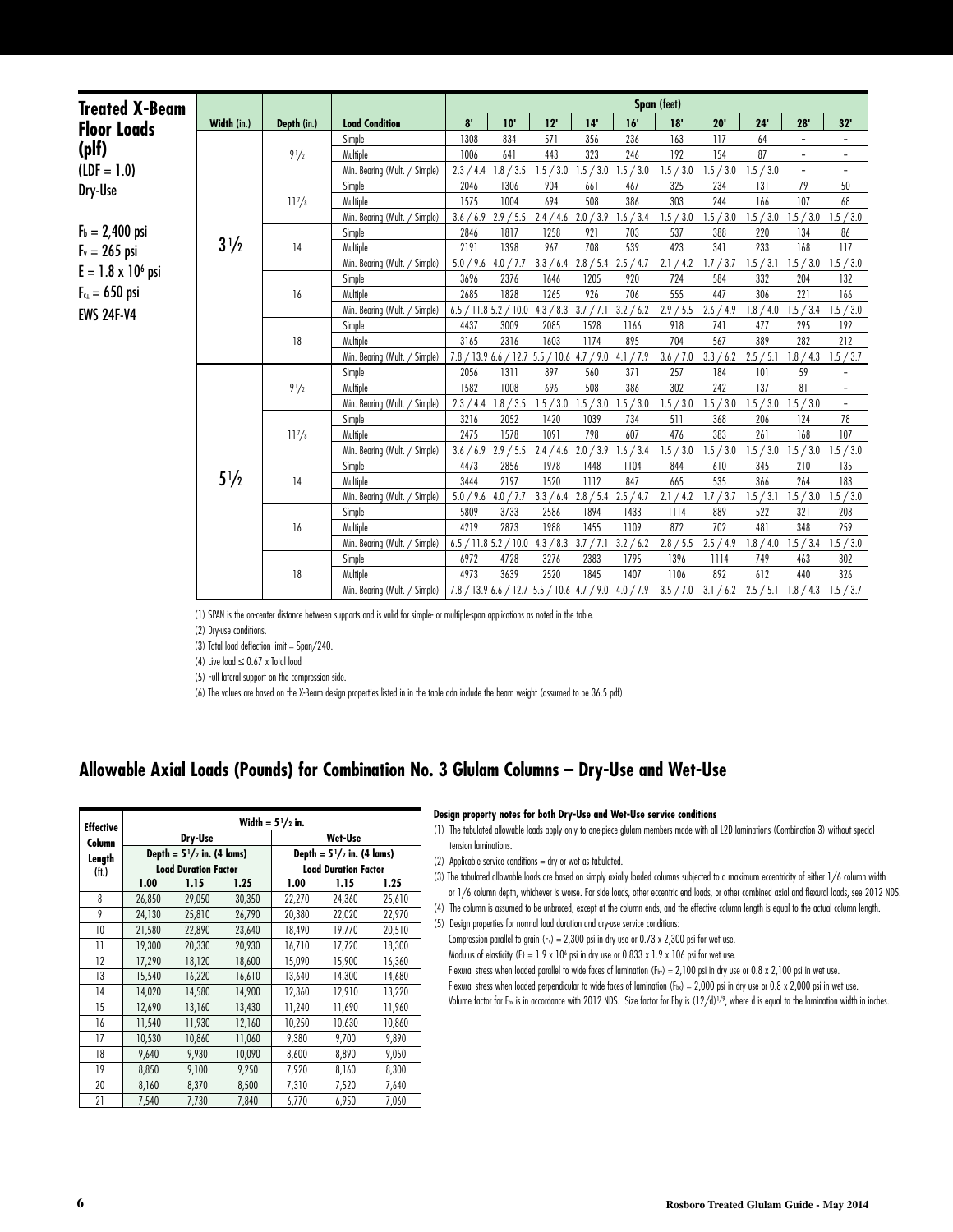# Rosboro

| <b>Treated X-Beam</b>     |                     |                  |                                     |                                     |                                     | Deck Joist Span (ft)                |                                     |                                     |
|---------------------------|---------------------|------------------|-------------------------------------|-------------------------------------|-------------------------------------|-------------------------------------|-------------------------------------|-------------------------------------|
| <b>Floor Loads</b>        | Load                | Glulam Span (ft) | 8'                                  | 10'                                 | 12'                                 | 14'                                 | 16'                                 | 18'                                 |
|                           |                     | 10               | $3\frac{1}{2} \times 9\frac{1}{2}$  | $3\frac{1}{2} \times 9\frac{1}{2}$  | $3\frac{1}{2} \times 9\frac{1}{2}$  | $3\frac{1}{2} \times 9\frac{1}{2}$  | $3^{1}/2 \times 9^{1}/2$            | $3\frac{1}{2} \times 9\frac{1}{2}$  |
| $(\text{plf})$            |                     |                  | $5\frac{1}{2} \times 9\frac{1}{2}$  | $5\frac{1}{2} \times 9\frac{1}{2}$  | $5\frac{1}{2}$ x 9 $\frac{1}{2}$    | $5\frac{1}{2} \times 9\frac{1}{2}$  | $5\frac{1}{2} \times 9\frac{1}{2}$  | $5\frac{1}{2} \times 9\frac{1}{2}$  |
| $(LDF = 1.0)$             |                     | 12               | $3^{1}/2 \times 9^{1}/2$            | $3^{1}/2 \times 9^{1}/2$            | $3^{1}/2 \times 9^{1}/2$            | $3^{1}/2 \times 9^{1}/2$            | $3\frac{1}{2} \times 11\frac{7}{8}$ | $3\frac{1}{2} \times 11\frac{7}{8}$ |
| Dry-Use                   | 40 PSF<br>Live Load |                  | $5\frac{1}{2} \times 9\frac{1}{2}$  | $5\frac{1}{2} \times 9\frac{1}{2}$  | $5\frac{1}{2}$ x 9 $\frac{1}{2}$    | $5\frac{1}{2} \times 9\frac{1}{2}$  | $5\frac{1}{2} \times 9\frac{1}{2}$  | $5\frac{1}{2} \times 9\frac{1}{2}$  |
|                           |                     | 14               | $3^{1}/2 \times 9^{1}/2$            | $3\frac{1}{2} \times 11\frac{7}{8}$ | $3\frac{1}{2} \times 11\frac{7}{8}$ | $3\frac{1}{2} \times 11\frac{7}{8}$ | $3\frac{1}{2} \times 11\frac{7}{8}$ | $3\frac{1}{2} \times 11\frac{7}{8}$ |
|                           |                     |                  | $5\frac{1}{2} \times 9\frac{1}{2}$  | $5\frac{1}{2} \times 9\frac{1}{2}$  | $5\frac{1}{2}$ x 9 $\frac{1}{2}$    | $5\frac{1}{2}$ x 9 $\frac{1}{2}$    | $5\frac{1}{2} \times 11\frac{7}{8}$ | $5\frac{1}{2} \times 11\frac{7}{8}$ |
| $F_b = 2,400$ psi         | <b>10 PSF</b>       | 16               | $3\frac{1}{2} \times 11\frac{7}{8}$ | $3\frac{1}{2} \times 11\frac{7}{8}$ | $3\frac{1}{2} \times 14$            | $3\frac{1}{2} \times 14$            | $3\frac{1}{2} \times 14$            | $3^{1}/2 \times 14$                 |
| $F_v = 265$ psi           | Dead Load           |                  | $5\frac{1}{2} \times 9\frac{1}{2}$  | $5\frac{1}{2} \times 11\frac{7}{8}$ | $5\frac{1}{2} \times 11\frac{7}{8}$ | $5\frac{1}{2} \times 11\frac{7}{8}$ | $5\frac{1}{2} \times 11\frac{7}{8}$ | $5\frac{1}{2} \times 11\frac{7}{8}$ |
| $E = 1.8 \times 10^6$ psi |                     | 18               | $3^{1}/2 \times 14$                 | $3^{1}/2 \times 14$                 | $3\frac{1}{2} \times 14$            | $3^{1}/2 \times 14$                 | $3^{1}/2 \times 16$                 | $3^{1}/2 \times 16$                 |
|                           |                     |                  | $5\frac{1}{2} \times 11\frac{7}{8}$ | $5\frac{1}{2} \times 11\frac{7}{8}$ | $5\frac{1}{2} \times 11\frac{7}{8}$ | $5\frac{1}{2} \times 14$            | $5\frac{1}{2}$ x 14                 | $5\frac{1}{2} \times 14$            |
| $F_{c_1} = 650$ psi       |                     | 20               | $3^{1}/2 \times 14$                 | $3^{1}/2 \times 16$                 | $3\frac{1}{2} \times 16$            | $3^{1}/2 \times 16$                 | $3^{1}/2 \times 18$                 | $3^{1}/2 \times 18$                 |
| <b>EWS 24F-V4</b>         |                     |                  | $5\frac{1}{2} \times 11\frac{7}{8}$ | $5\frac{1}{2}$ x 14                 | $5\frac{1}{2} \times 14$            | $5\frac{1}{2}$ x 14                 | $5\frac{1}{2}$ x 14                 | $5\frac{1}{2}$ x 16                 |
|                           |                     | 22               | $3\frac{1}{2} \times 16$            | $3^{1}/2 \times 16$                 | $3\frac{1}{2} \times 18$            | $3^{1}/2 \times 18$                 | $3\frac{1}{2} \times 18$            |                                     |
|                           |                     |                  | $5\frac{1}{2}$ x 14                 | $5\frac{1}{2}$ x 14                 | $5\frac{1}{2} \times 16$            | $5\frac{1}{2}$ x 16                 | $5\frac{1}{2}$ x 16                 | $5\frac{1}{2} \times 16$            |

(1) Deck shall be designed and constructed in compliance with the applicable codes.

(2) Glulam is subject to uniform gravity loads only.

(3) Maximum deflection under live load = span/360; Maximum deflection under total load = span/240.

(4) Beam weight (preservative treated) =  $36.5$  pcf.

(5) Minimum bearing length for glulam with full glulam width =  $3^{1}/2$  inches.